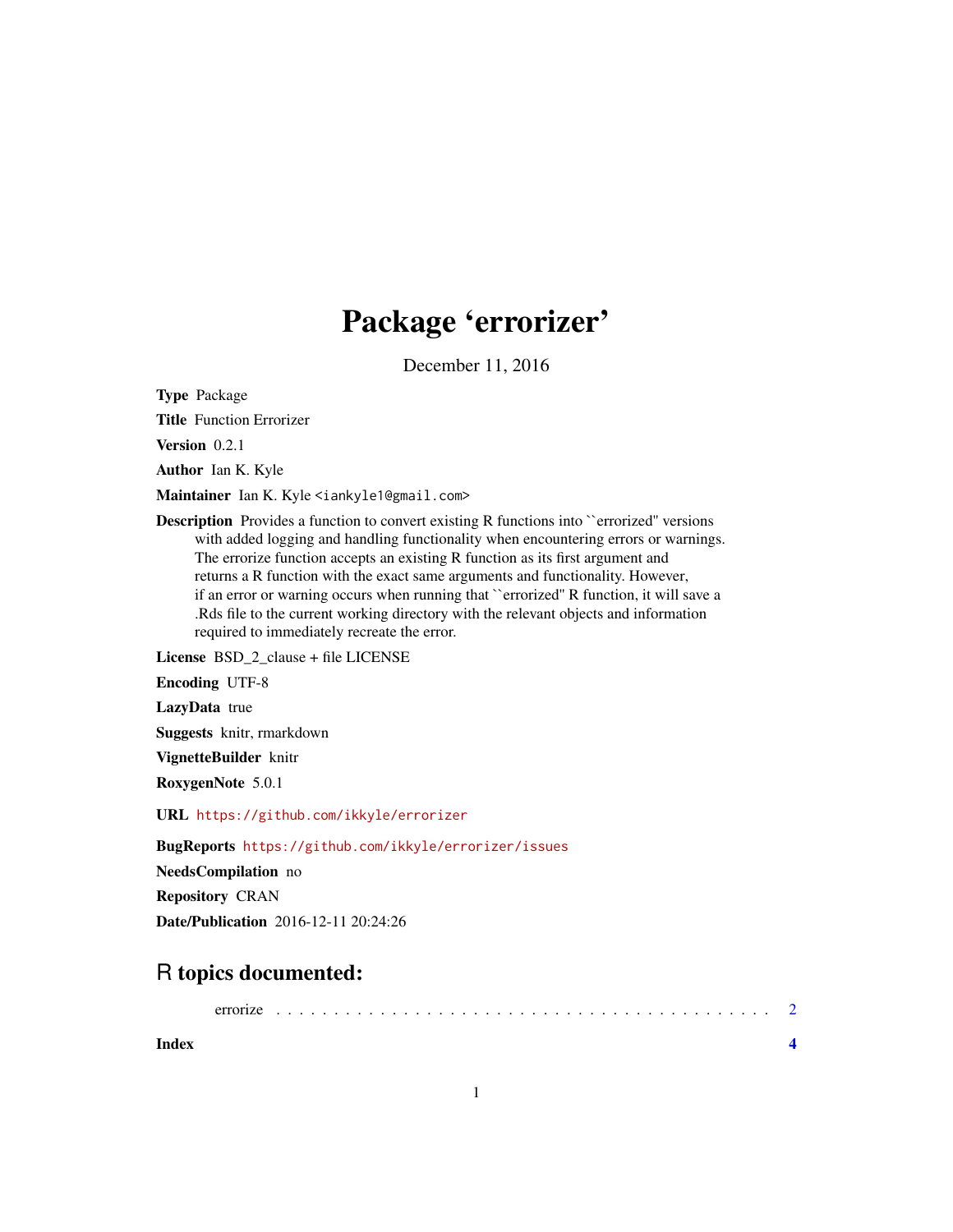#### Description

This function accepts an existing R function as its first argument and returns a new R function with enhanced error and warning logging capabilities.

#### Usage

```
errorize(FUN, fileSuffix = NULL, stopOnError = TRUE, onErrorReturn = NULL, ...)
```
#### Arguments

| <b>FUN</b>    | The function to "errorize". If you are making a drop-in replacement, include the<br>namespace (see Details).                                                                                                                                                                                                                                                          |
|---------------|-----------------------------------------------------------------------------------------------------------------------------------------------------------------------------------------------------------------------------------------------------------------------------------------------------------------------------------------------------------------------|
| fileSuffix    | A vector of length one. The suffix to append to the Rds filename if there is an<br>error or warning. If NULL (the default) the suffix will be the current POSIX time.<br>If NA, no suffix will be added to the file name and subsequent errors or warnings<br>from the same function will be overwritten. Anything else will be coerced to<br>character and appended. |
| stop0nError   | Logical. If the function errors out, do you want to stop the script (the default) or<br>issue a warning and proceed.                                                                                                                                                                                                                                                  |
| onErrorReturn | If stopOnError is FALSE, what value should the function return if it errors out?<br>Default is NULL.                                                                                                                                                                                                                                                                  |
| $\ddotsc$     | Additional arguments to saveRDS.                                                                                                                                                                                                                                                                                                                                      |

#### Details

If you encounter an error or warning, an "errorized" function will save the error or warning, the time at which the error or warning occurred, the function that threw the error, and all the objects entering the "errorized" function in a list.

If you want to create a drop-in replacement of an existing R function (i.e. create a new function of the same name as an existing function in the global environment), you'll need to include the namespace in the call to errorize in the form namespace::function.

#### Value

A function identical to the function passed to errorize but with enhanced error and warning logging capabilities.

#### Author(s)

Ian K. Kyle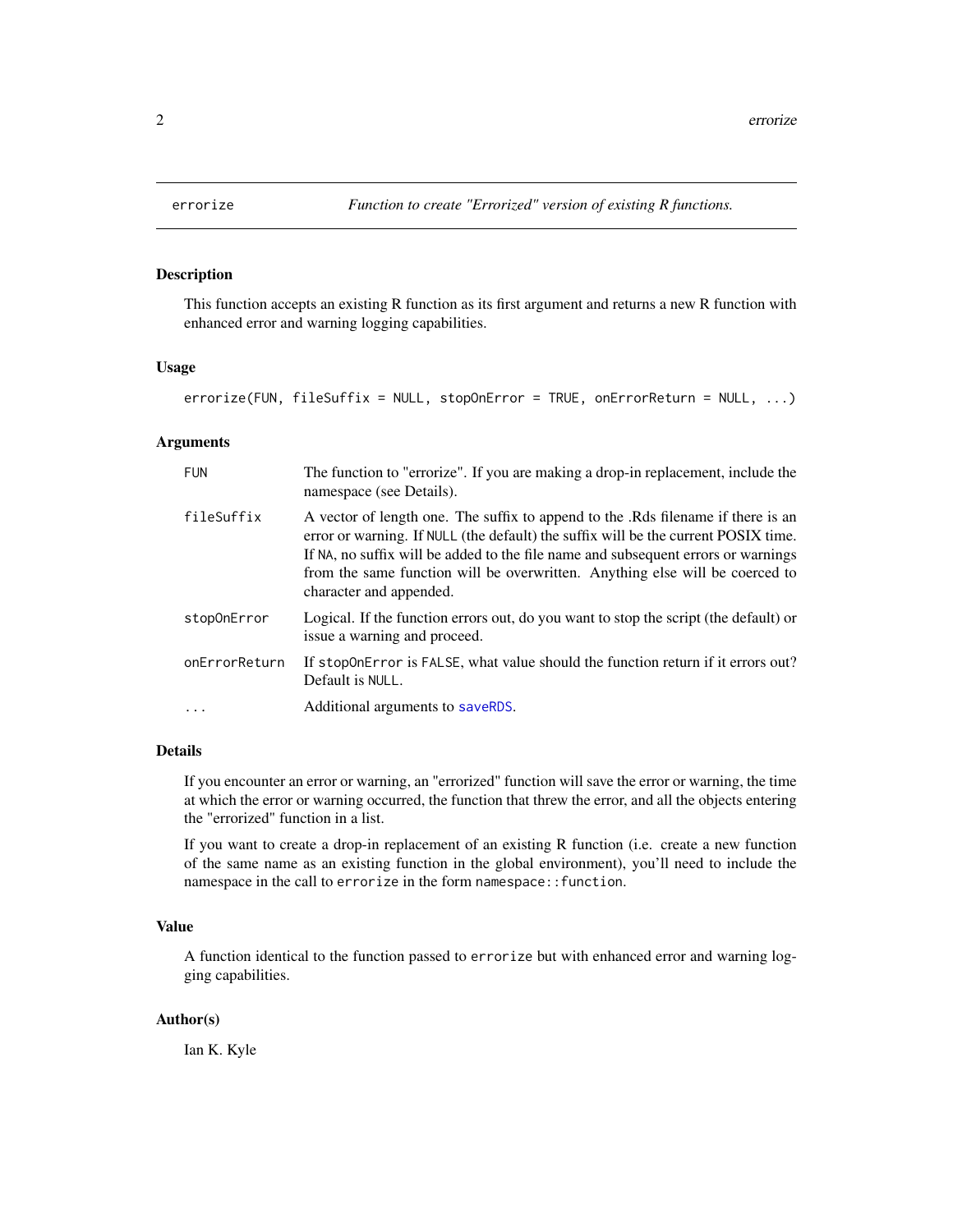#### <span id="page-2-0"></span>errorize 3

#### See Also

[saveRDS](#page-0-0), [readRDS](#page-0-0) for reading the saved error or warning information back in

#### Examples

```
## Not run:
lm <- errorize(stats::lm)
data("cars")
lm(speed ~ dist, data = cars) # works
lm(speed ~ missing_variable, data = cars) # this errors out and saves the data to a .Rds file
```
# read the saved data back in (timestamp on filename will change based on when the above is run) er <- readRDS('./lm\_error\_1478361734.Rds')

# use do.call to recreate the error do.call(er\$fxn, er\$arglst)

## End(Not run)